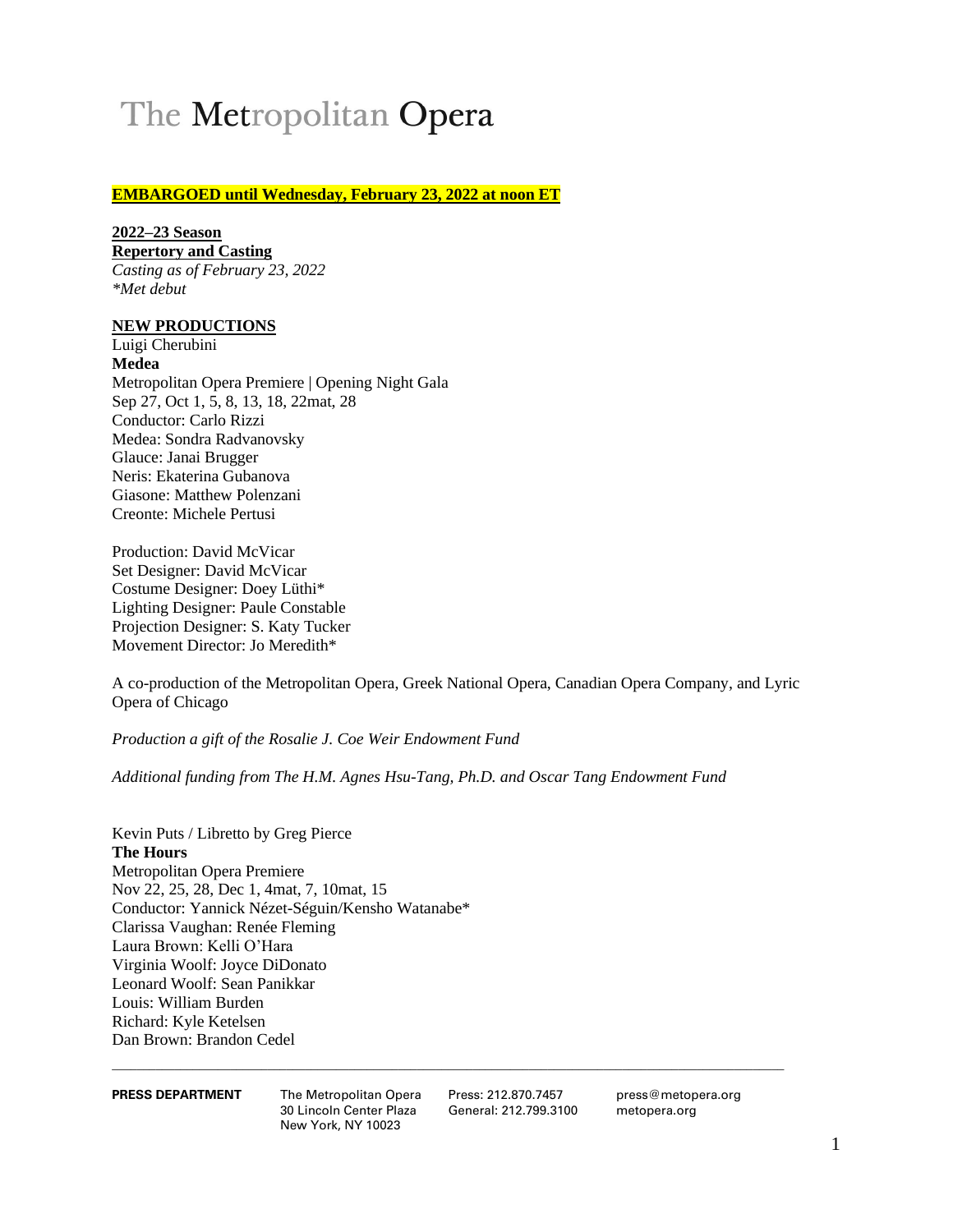Production: Phelim McDermott Set and Costume Designer: Tom Pye Lighting Designer: Bruno Poet Projection Designer: Finn Ross Choreographer: Annie-B Parson\* Dramaturg: Paul Cremo

Based on the book by Michael Cunningham and the Paramount Pictures film

Commissioned by the Metropolitan Opera and The Philadelphia Orchestra

In collaboration with Improbable

*Production a gift of Robert L. Turner*

Umberto Giordano **Fedora** New Production | New Year's Eve Gala Dec 31, Jan 4, 7, 11, 14mat, 19, 22mat, 28 Conductor: Marco Armiliato Fedora: Sonya Yoncheva Olga: Rosa Feola Loris Ipanoff: Piotr Beczała De Siriex: Artur Ruciński

Production: David McVicar Set Designer: Charles Edwards Costume Designer: Brigitte Reiffenstuel Lighting Designer: Adam Silverman

### *Production a gift of The Sybil B. Harrington Endowment Fund*

Richard Wagner **Lohengrin** New Production Premiere Feb 26mat, Mar 2, 5mat, 10, 14, 18mat, 21, 25, 28, Apr 1 Conductor: Yannick Nézet-Séguin/Patrick Furrer Elsa: Tamara Wilson/Elena Stikhina Ortrud: Christine Goerke Lohengrin: Piotr Beczała Telramund: Evgeny Nikitin Herald: Brian Mulligan Heinrich: Günther Groissböck

Production: François Girard Set and Costume Designer: Tim Yip\* Lighting Designer: David Finn Projection Designer: Peter Flaherty Choreographer: TBA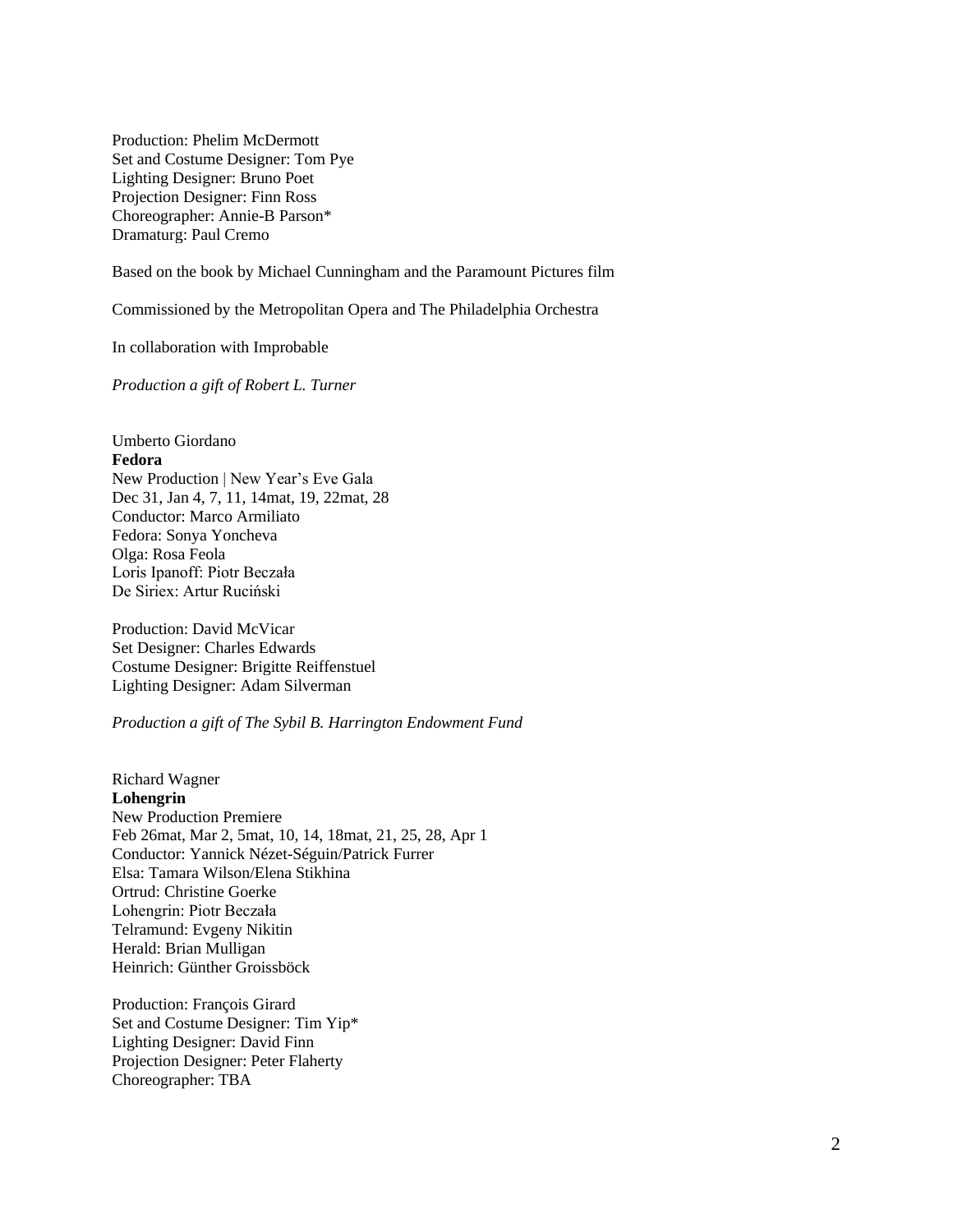A co-production of the Metropolitan Opera and the Bolshoi Theatre of Russia

*Production a gift of Gramma Fisher Foundation, Marshalltown, Iowa, and John and Carole French, with additional support from the William O. and Carole P. Bailey Family Foundation*

Terence Blanchard / Libretto by Michael Cristofer **Champion** Metropolitan Opera Premiere Apr 10, 14, 18, 22, 25, 29mat, May 4, 8, 13 Conductor: Yannick Nézet-Séguin/TBA Emelda Griffith: Latonia Moore Kathy Hagan: Stephanie Blythe/Meredith Arwady Young Emile Griffith: Ryan Speedo Green Emile Griffith: Eric Owens

Production: James Robinson Set Designer: Allen Moyer Costume Designer: Paul Tazewell Lighting Designer: Donald Holder Projection Designer: Greg Emetaz Choreographer: Camille A. Brown

An opera by Terence Blanchard Libretto by Michael Cristofer

Commissioned by The Metropolitan Opera. Originally commissioned by Opera Theatre of Saint Louis, cocommissioned by Jazz Saint Louis.

A co-production of the Metropolitan Opera and Lyric Opera of Chicago

*Production a gift of Lynne and Richard Pasculano and C. Graham Berwind, III*

*Additional funding from The Ford Foundation, and the Francis Goelet Trusts*

Wolfgang Amadeus Mozart **Don Giovanni** New Production Premiere May 5, 9, 12, 16, 20mat, 24, 27mat, Jun 2 Conductor: Nathalie Stutzmann\* Donna Anna: Federica Lombardi Donna Elvira: Ana María Martínez Zerlina: Ying Fang/TBA Don Ottavio: Ben Bliss Don Giovanni: Peter Mattei Leporello: Adam Plachetka Masetto: Alfred Walker Commendatore: Alexander Tsymbalyuk/ Dmitry Belosselskiy

Production: Ivo van Hove\* Set and Lighting Designer: Jan Versweyveld\* Costume Designer: An D'Huys\*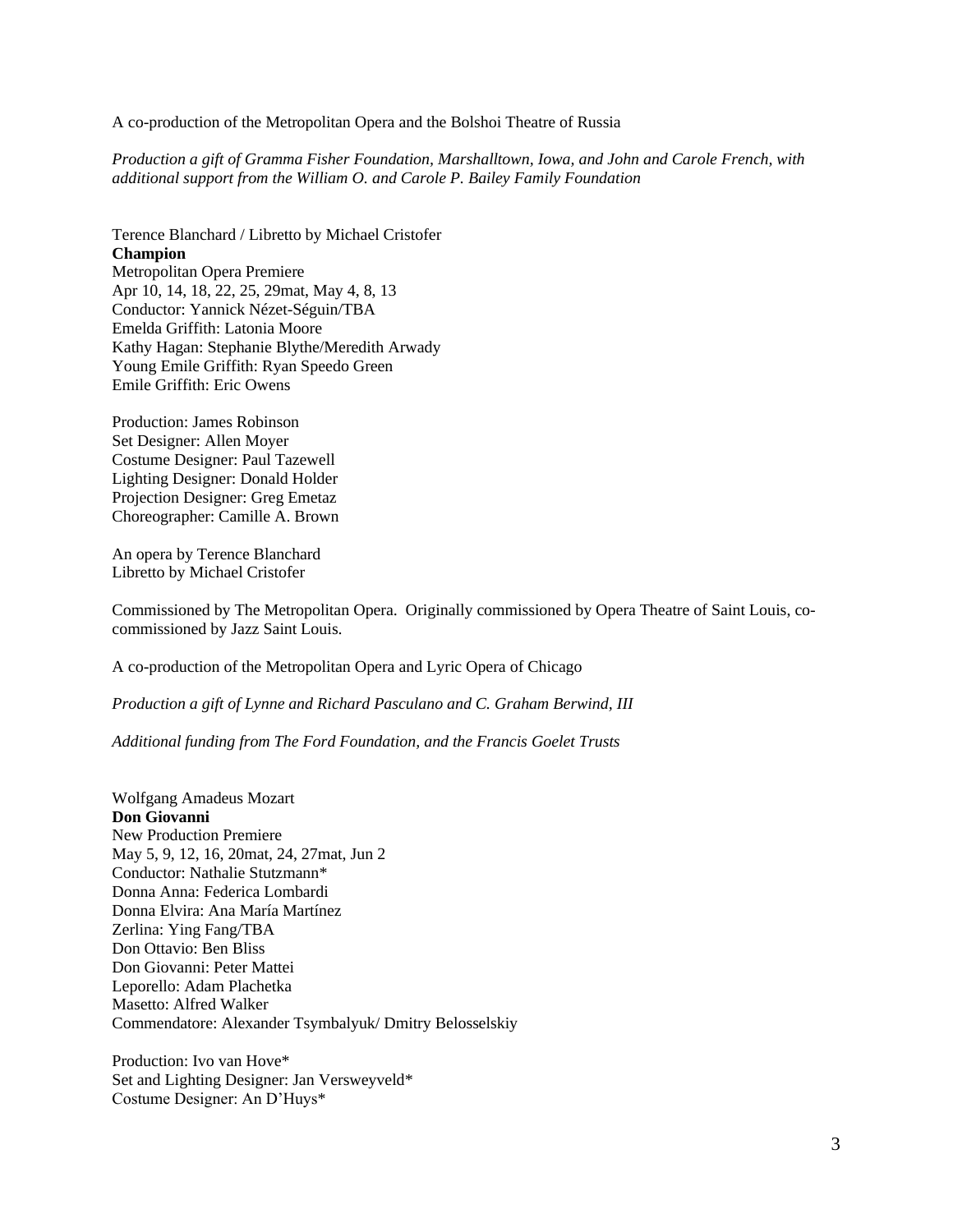Projection Designer: Christopher Ash\* Choreographer: Sara Erde A co-production of the Metropolitan Opera and Opéra National de Paris

*Production a gift of Rolex*

*Additional funding from The Walter and Leonore Annenberg Endowment Fund*

Wolfgang Amadeus Mozart **Die Zauberflöte** New Production Premiere May 19, 22, 25, 27, 31, Jun 3mat, 6, 8, 10 Conductor: Nathalie Stutzmann Pamina: Erin Morley Queen of the Night: Kathryn Lewek Tamino: Lawrence Brownlee Monostatos: Brenton Ryan Papageno: Thomas Oliemans\* Speaker: Alan Held Sarastro: Stephen Milling

Production and Choreography: Simon McBurney\* Set Designer: Michael Levine Costume Designer: Nicky Gillibrand\* Lighting Designer: Jean Kalman Projection Designer: Finn Ross Sound Designer: Gareth Fry\*

Original co-production of Dutch National Opera, Amsterdam; English National Opera, London; and Festival d'Aix-en-Provence

### **REPERTORY**

Wolfgang Amadeus Mozart **Idomeneo** Sep 28, Oct 1mat, 6, 9mat, 14, 20 Conductor: Manfred Honeck\* Ilia: Ying Fang Elettra: Albina Shagimuratova Idamante: Kate Lindsey Idomeneo: Michael Spyres Arbace: Paolo Fanale High Priest: Issachah Savage

Production: Jean-Pierre Ponnelle Set and Costume Designer: Jean-Pierre Ponnelle Lighting Designer: Gil Wechsler

Dmitri Shostakovich **Lady Macbeth of Mtsensk** Sep 29, Oct 2mat, 7, 12, 15mat, 21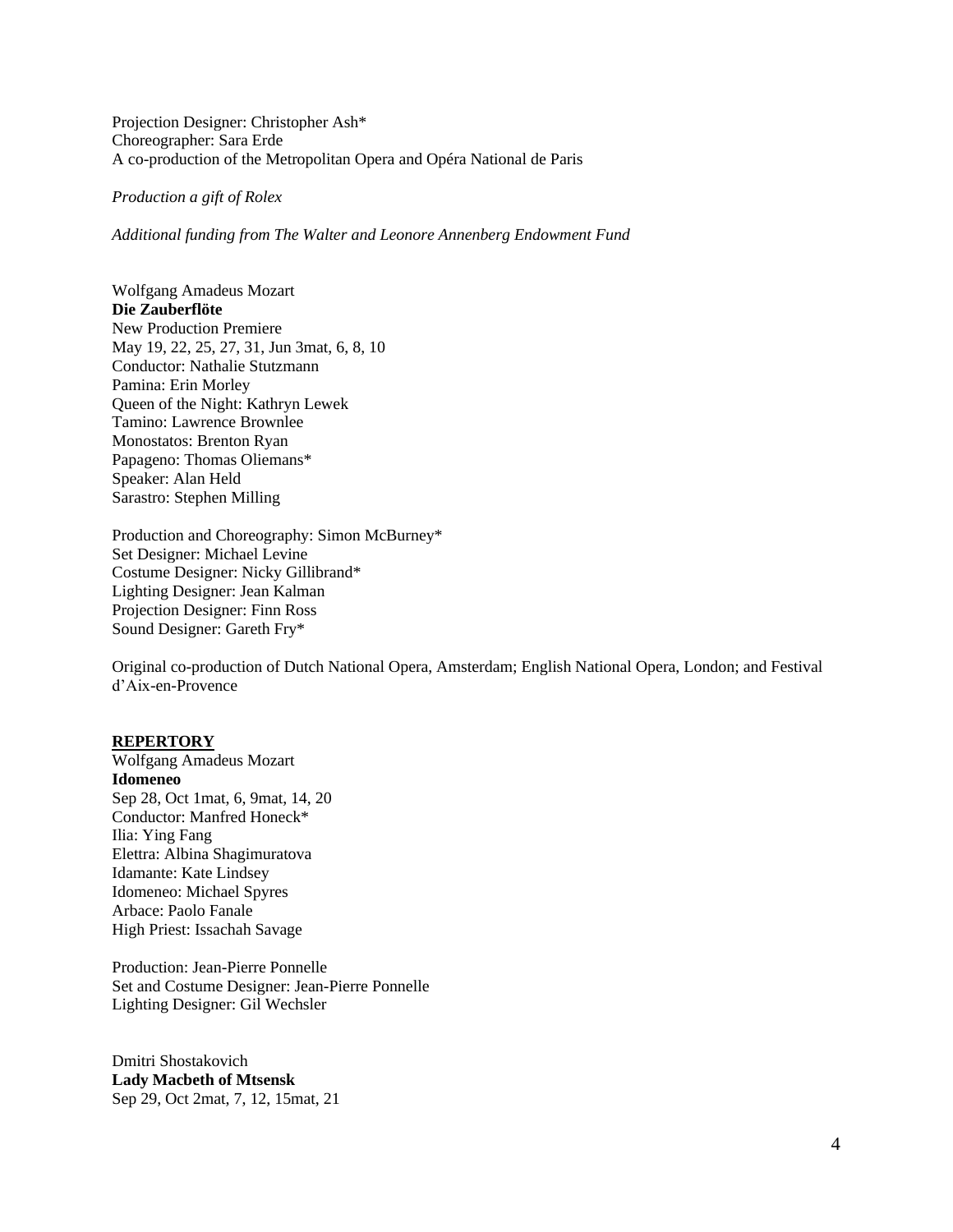Conductor: Keri-Lynn Wilson\* Katerina Ismailova: Eva-Maria Westbroek Sergei: Brandon Jovanovich Zinovy Ismailov: Nikolai Schukoff Boris Ismailov: John Relyea

Production: Graham Vick Set and Costume Designer: Paul Brown Lighting Designer: Nick Chelton Choreographer: Ron Howell

Giacomo Puccini **Tosca** Oct 4, 8mat, 11, 15, 19, 24, 27, 31, Nov 4, Mar 30, Apr 2mat, 5, 8mat, 12, 15 Conductor: Carlo Rizzi/Domingo Hindoyan Tosca: Aleksandra Kurzak/Hibla Gerzmava/Angela Gheorghiu Cavaradossi: Michael Fabiano/Roberto Alagna/Yusif Eyvazov Scarpia: John Lundgren\*/James Morris/Željko Lučić Sacristan: Patrick Carfizzi

Production: David McVicar Set and Costume Designer: John Macfarlane Lighting Designer: David Finn Movement Director: Leah Hausman

*Production a gift of Jacqueline Desmarais, in memory of Paul G. Desmarais Sr, The Paiko Foundation, and Dr. Elena Prokupets, in memory of her late husband, Rudy Prokupets*

*Major funding from Rolex*

*Revival a gift of The Joseph and Robert Cornell Memorial Foundation*

Benjamin Britten **Peter Grimes** Oct 16mat, 22, 26, 29mat, Nov 2, 5, 9, 12mat Conductor: Nicholas Carter Ellen Orford: Nicole Car/Laura Wilde\* Peter Grimes: Allan Clayton Balstrode: Adam Plachetka

Production: John Doyle Set Designer: Scott Pask Costume Designer: Ann Hould-Ward Lighting Designer: Peter Mumford

*Production a gift of Mr. and Mrs. Wilmer J. Thomas, Jr.*

Giuseppe Verdi **La Traviata** Oct 25, 29, Nov 1, 5mat, 8, 12, 16, 19, Jan 5, 8mat, 14, 20, 26, Mar 4mat, 7, 11mat, 15, 18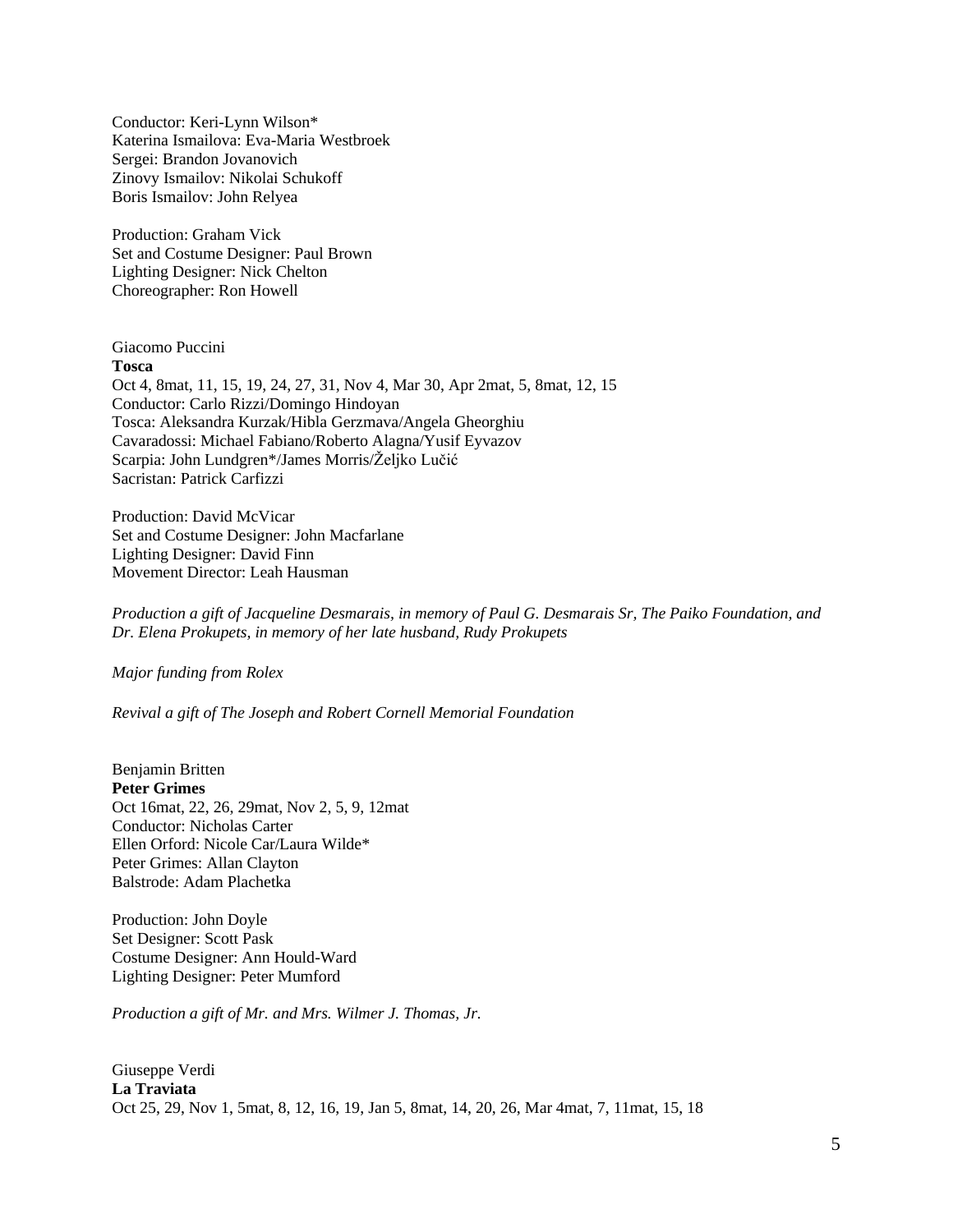Conductor: Daniele Callegari/Marco Armiliato/Nicola Luisotti Violetta Valéry: Nadine Sierra/Ermonela Jaho/Angel Blue Alfredo Germont: Stephen Costello/Ismael Jordi\*/Dmytro Popov Giorgio Germont: Luca Salsi/Amartuvshin Enkhbat\*/Artur Ruciński

Production: Michael Mayer Set Designer: Christine Jones Costume Designer: Susan Hilferty Lighting Designer: Kevin Adams Choreographer: Lorin Latarro

#### *Production a gift of The Paiko Foundation*

*Additional funding gifts from Mercedes T. Bass, Mr. and Mrs. Paul M. Montrone, and Rolex* 

*Revival a gift of The Joseph and Robert Cornell Memorial Foundation*

Giuseppe Verdi **Don Carlo** Nov 3, 7, 11, 15, 19mat, 23, 26, 30, Dec 3mat Conductor: Carlo Rizzi Elisabeth de Valois: Anna Netrebko/Angela Meade Princess Eboli: Anita Rachvelishvili Don Carlo: Russell Thomas Rodrigo: Peter Mattei Philip II: Günther Groissböck Grand Inquisitor: John Relyea

Production: David McVicar Set Designer: Charles Edwards Costume Designer: Brigitte Reiffenstuel Lighting Designer: Adam Silverman Movement Director: Leah Hausman

*Production a gift of Elizabeth M. and Jean-Marie R. Eveillard, †Edwin C. Holmer III, and The Sybil B. Harrington Endowment Fund*

*Major funding from Rolex*

*Additional funding from the Hermione Foundation, Laura Sloate, Trustee*

Giuseppe Verdi **Rigoletto** Nov 10, 14, 17, 20mat, 26mat, 29, Dec 3, 8, 11mat, 14, 17mat, 20, 23, 29 Conductor: Speranza Scappucci\* Gilda: Rosa Feola/Lisette Oropesa Maddalena: Aigul Akhmetshina\* Duke of Mantua: Benjamin Bernheim\*/Stephen Costello Rigoletto: Quinn Kelsey/Michael Chioldi/Luca Salsi Sparafucile: Andrea Mastroni

Production: Bartlett Sher Set Designer: Michael Yeargan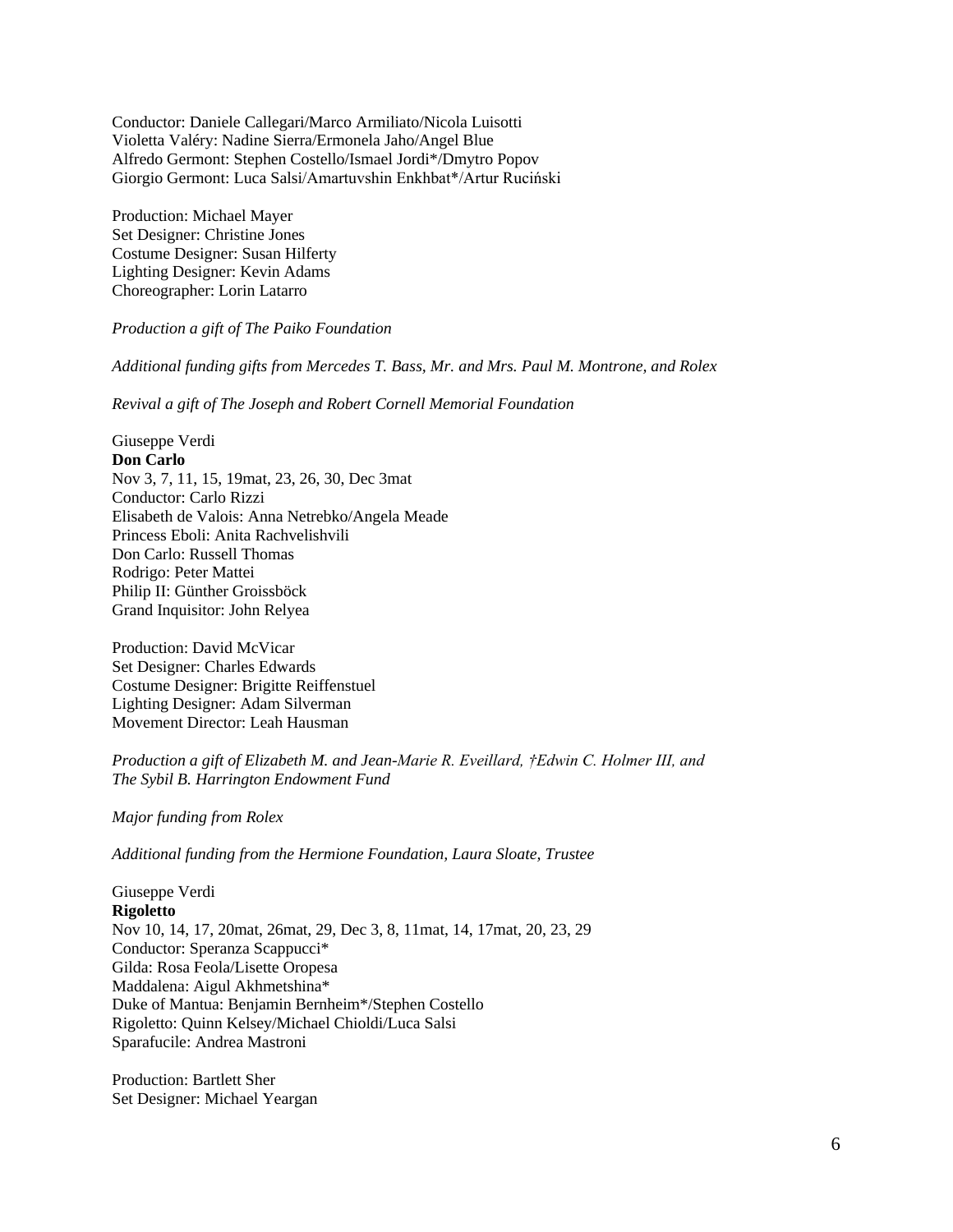Costume Designer: Catherine Zuber Lighting Designer: Donald Holder

In cooperation with Staatsoper Berlin

*Production a gift of C. Graham Berwind, III – Director, Spring Point Partners, LLC; Gramma Fisher Foundation, Marshalltown, Iowa; and Mr. and Mrs. Paul Montrone*

*Revival a gift of Rolex*

#### Verdi **Aida**

Dec 2, 6, 10, 13, 17, 21, 27, Jan 3, 7mat, Apr 27, 30mat, May 6, 10, 13mat, 18 Conductor: Paolo Carignani Aida: Latonia Moore/Michelle Bradley Amneris: Olesya Petrova/Anita Rachvelishvili Radamès: Brian Jagde/Marcelo Álvarez Amonasro: George Gagnidze/Quinn Kelsey/Luca Salsi Ramfis: Christian Van Horn King: Alexandros Stavrakakis/Krzysztof Bączyk\*

Production: Sonja Frisell Set Designer: Gianni Quaranta Costume Designer: Dada Saligeri Lighting Designer: Gil Wechsler Choreographer: Alexei Ratmansky

*Production a gift of Mrs. Donald D. Harrington*

Wolfgang Amadeus Mozart **The Magic Flute** Holiday Presentation Dec 16, 18mat, 22, 24mat, 26, 28mat, 30mat, Jan 2, 6 Conductor: Duncan Ward\* Pamina: Joélle Harvey/Sydney Mancasola Queen of the Night: Aleksandra Olczyk\* Tamino: Ben Bliss/David Portillo Monostatos: Rodell Rosel/Thomas Capobianco Papageno: Joshua Hopkins/Chris Kenney Speaker: Alan Held/TBA Sarastro: Soloman Howard/Peixin Chen

Production: Julie Taymor Set Designer: George Tsypin Costume Designer: Julie Taymor Lighting Designer: Donald Holder Puppet Designers: Julie Taymor and Michael Curry Choreographer: Mark Dendy English Adaptation: J. D. McClatchy

*Abridged production of The Magic Flute a gift of The Andrew W. Mellon Foundation*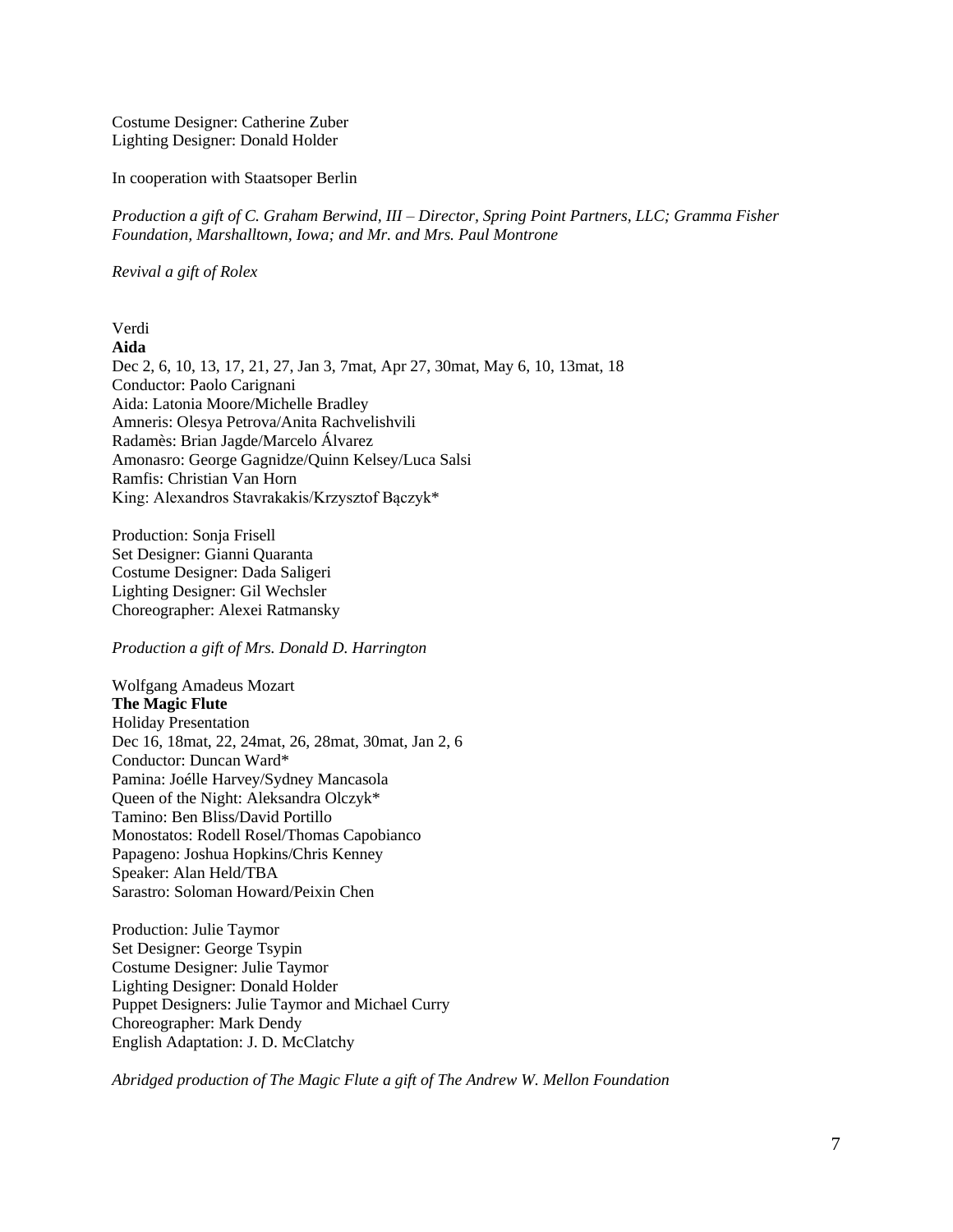*Original production of Die Zauberflöte a gift of Mr. and Mrs. Henry R. Kravis*

*Additional funding from John Van Meter, The Annenberg Foundation, Karen and Kevin Kennedy, Bill Rollnick and Nancy Ellison Rollnick, Mr. and Mrs. William R. Miller, Agnes Varis and Karl Leichtman, and Mr. and Mrs. Ezra Zilkha*

Gaetano Donizetti **L'elisir d'amore** Jan 10, 13, 17, 21mat, 24, 27, Apr 13, 16mat, 19, 22mat, 26, 29 Conductor: Michele Gamba\* Adina: Golda Schultz/Amanda Woodbury/Aleksandra Kurzak Nemorino: Javier Camarena/Xabier Anduaga\* Belcore: Davide Luciano/Michael Sumuel/Joshua Hopkins Dulcamara: Ambrogio Maestri/Alex Esposito\*

Production: Bartlett Sher Set Designer: Michael Yeargan Costume Designer: Catherine Zuber Lighting Designer: Jennifer Tipton

*Production a gift of The Monteforte Foundation in honor of Wim Kooyker*

Francis Poulenc **Dialogues des Carmélites** Jan 15mat, 18, 21, 25, 28mat Conductor: Bertrand de Billy Blanche de la Force: Ailyn Pérez Mme. Lidoine: Eva-Maria Westbroek Constance: Sabine Devieilhe\* Mère Marie: Jamie Barton Mme. de Croissy: Alice Coote Chevalier de la Force: Piotr Buszewski\* Marquis de la Force: Laurent Naouri

Production: John Dexter Set Designer: David Reppa Costume Designer: Jane Greenwood Lighting Designer: Gil Wechsler

*Production a gift of Francis Goelet*

# Vincenzo Bellini **Norma** Feb 28, Mar 4, 8, 11, 17, 22, 25mat Conductor: Maurizio Benini Norma: Sonya Yoncheva Adalgisa: Ekaterina Gubanova Pollione: Michael Spyres Oroveso: Christian Van Horn

Production: David McVicar Set Designer: Robert Jones Costume Designer: Moritz Junge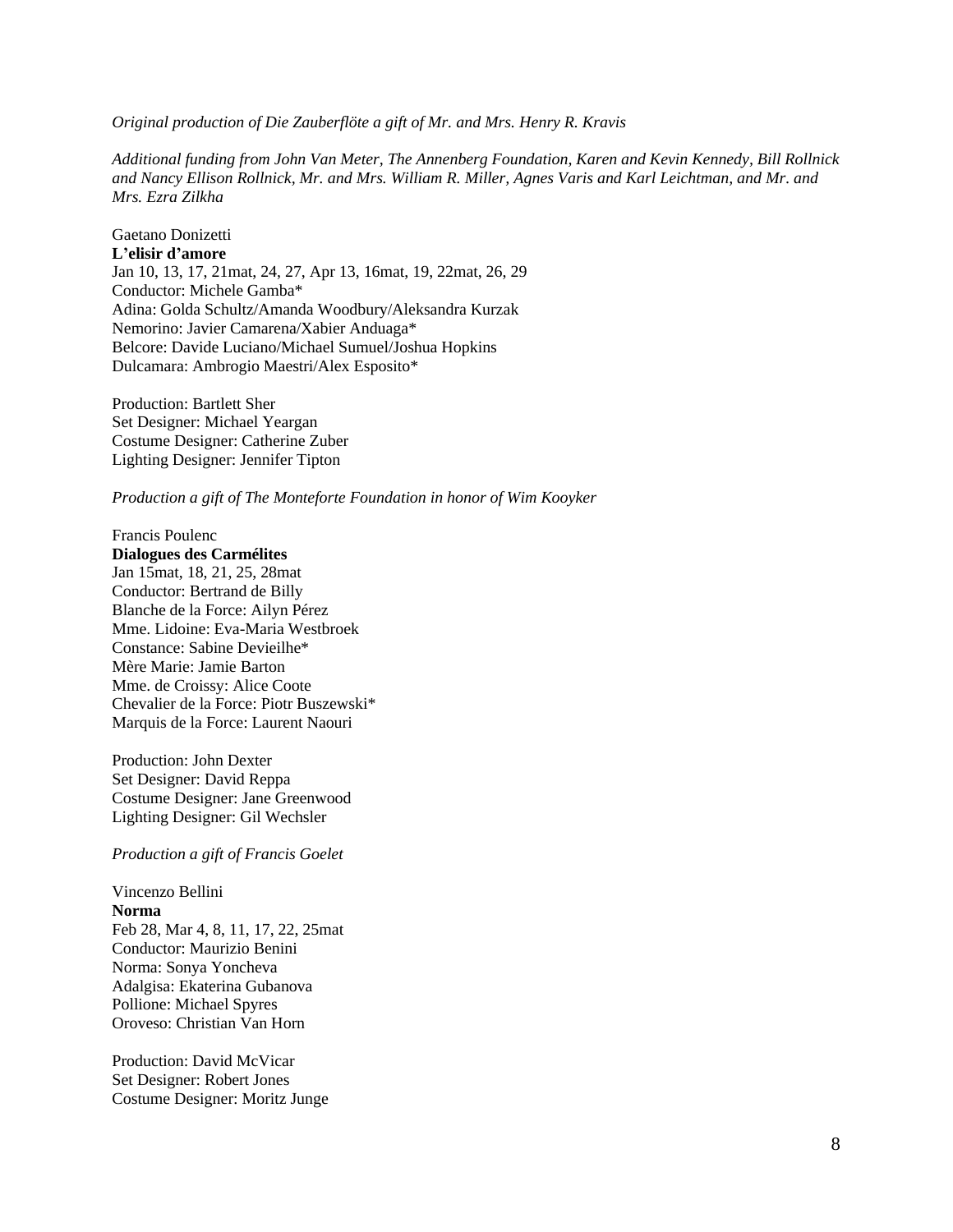Lighting Designer: Paule Constable Movement Director: Leah Hausman

*Production a gift of Veronica Atkins*

*Revival a gift of Rolex*

Giuseppe Verdi **Falstaff** Mar 12mat, 16, 19mat, 23, 29, Apr 1mat Conductor: Daniele Rustioni Nannetta: Hera Hyesang Park Alice Ford: Ailyn Pérez Mistress Quickly: Marie-Nicole Lemieux Meg Page: Jennifer Johnson Cano Fenton: Bogdan Volkov Falstaff: Michael Volle Ford: Christopher Maltman

Production: Robert Carsen Set Designer: Paul Steinberg Costume Designer: Brigitte Reiffenstuel Lighting Designers: Robert Carsen and Peter Van Praet

A co-production of the Metropolitan Opera; Royal Opera House,Covent Garden, London; Teatro alla Scala, Milan; the Canadian Opera Company, Toronto; and Dutch National Opera, Amsterdam

*Production a gift of Betsy and Ed Cohen/Areté Foundation Fund for New Production & Revivals and Harry and Misook Doolittle*

*Additional funding from The Gilbert S. Kahn & John J. Noffo Kahn Foundation and Mr. and Mrs. William R. Miller*

Richard Strauss **Der Rosenkavalier** Mar 27, 31, Apr 4, 7, 11, 15mat, 20 Conductor: Simone Young Marschallin: Lise Davidsen Sophie: Erin Morley Octavian: Isabel Leonard Annina: Katharine Goeldner Italian Singer: René Barbera/Kang Wang Valzacchi: Thomas Ebenstein Faninal: Markus Brück Baron Ochs: Günther Groissböck

Production: Robert Carsen Set Designer: Paul Steinberg Costume Designer: Brigitte Reiffenstuel Lighting Designers: Robert Carsen and Peter Van Praet Choreographer: Philippe Giraudeau